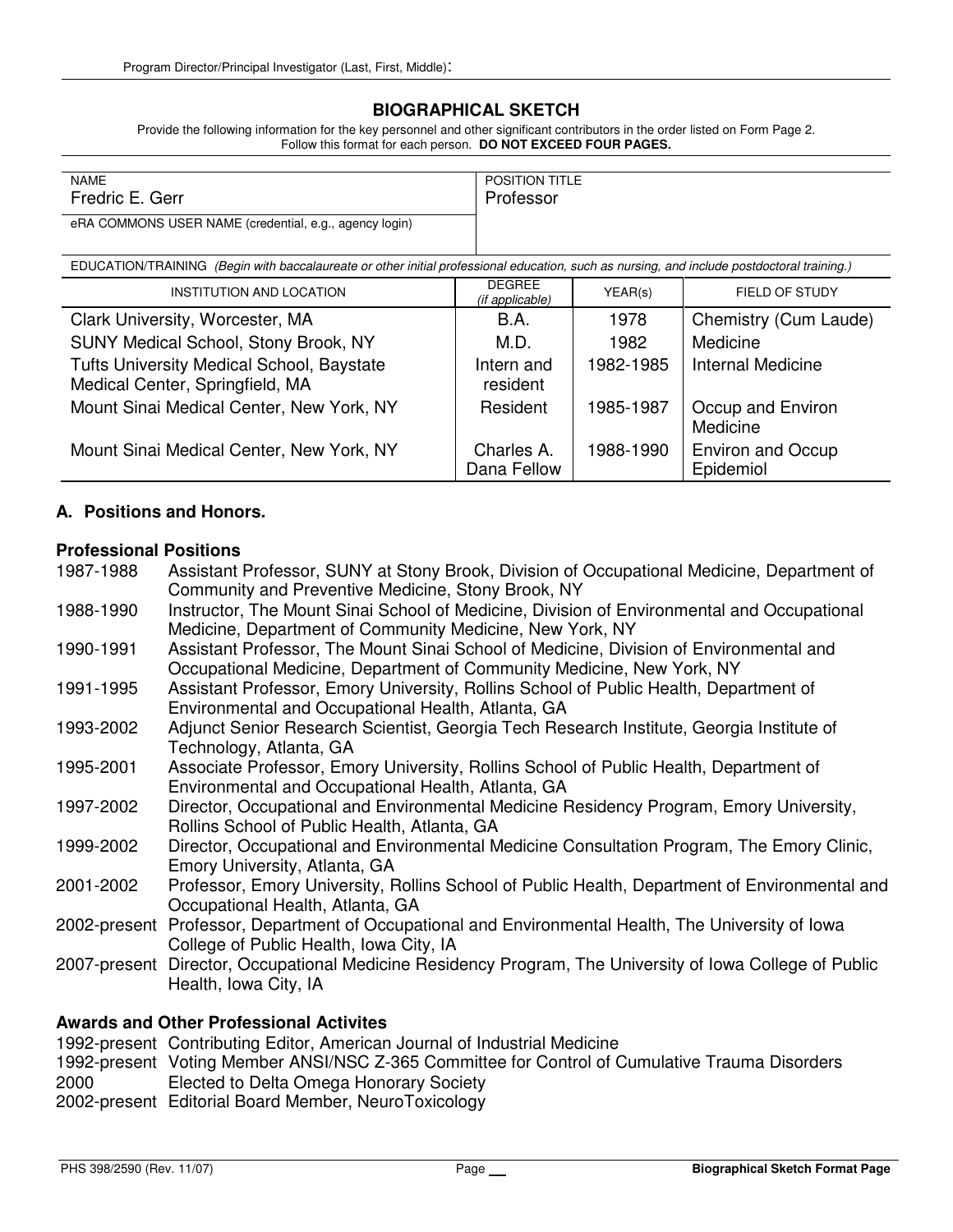# **B. Selected Peer-Reviewed Publications.**

- 1. Gerr F, Letz R. Vibrotactile threshold testing in occupational health: A review of current issues and limitations. Environmental Research, **60**:145-159, 1993.
- 2. Gerr F, Letz R, Harris-Abbott D, Hopkins LC. Sensitivity and specificity of vibrometry for detection of carpal tunnel syndrome. Journal of Occupational and Environmental Medicine, **37**:1108-1115; 1995.
- 3. Herbert R, Gerr F, Luo J, Harris-Abbott D, Landrigan PJ. Peripheral neurologic abnormalities among roofing workers: Sentinel case and clinical screening. Archives of Environmental Health, **50**:349-354; 1995.
- 4. Marcus M, Gerr F. Upper extremity musculoskeletal symptoms among female office workers: Associations with VDT use and occupational psychosocial stressors. American Journal of Industrial Medicine, **29**:161- 170; 1996.
- 5. Gerr F, Marcus M, Ortiz D. Methodological limitations in the study of video display terminals and upperextremity musculoskeletal disorders. American Journal of Industrial Medicine, **29**:649-656; 1996.
- 6. Ortiz DJ, Marcus M, Gerr F, Jones W, Cohen S. Measurement variability in upper extremity posture among VDT users. Applied Ergonomics, **28**:139-143; 1997.
- 7. Gerr F, Letz R. The sensitivity and specificity of tests for carpal tunnel syndrome vary with the comparison subjects. Journal of Hand Surgery (British and European Volume), **23B**:151-155; 1998.
- 8. Stokes L, Letz R, Gerr F, Kolczak M, McNeill FE, Chettle DR, Kaye WE. Neurotoxicity in young adults 20 years following childhood lead exposure: the Bunker Hill experience. Occupational and Environmental Medicine, **55**:507-516; 1998.
- 9. Rempel DM, Evanoff B, Amadio PC, de Krom M, Franklin G, Franzblau A, Gray R, Gerr F, Hagberg M, Hales T, Katz JN, Pransky G. Consensus Criteria for the Classification of Carpal Tunnel Syndrome in Epidemiologic Studies. American Journal of Public Health, **88**: 1447-1451; 1998.
- 10. Gerr F, Marcus M. Risk factors for carpal tunnel syndrome. Archives of Internal Medicine, **159**:1008-1009; 1999. (Letter to the Editor)
- 11. Deitchman S. Gerr F. Re: Yoga for carpal tunnel syndrome. JAMA. **281**:2087-8, 1999. (Letter to the Editor)
- 12. Herbert R, Gerr F, Dropkin J. Clinical evaluation and management of work-related carpal tunnel syndrome. American Journal of Industrial Medicine, **37**:62-74; 2000.
- 13. Gerr F, Ortiz D, Marcus M, White B, Jones W, Cohen S, Gentry E, Edwards A, Bauer E. Computer users' postures and associations with workstation characteristics. American Industrial Hygiene Association Journal, **61**:223-230; 2000.
- 14. Letz R, Gerr F, Cragle D, Green RC, Watkins J, Fidler AT. Residual neurologic deficits 30 years after occupational exposure to elemental mercury. NeuroToxicology, **21**:459-474; 2000.
- 15. Gerr F, Letz R, Ryan PB, Green RC. Neurological effects of environmental exposure to arsenic in dust and soil among humans. NeuroToxicology, **21**:475-488; 2000.
- 16. Gerr F, Letz R. Clinical diagnostic tests for carpal tunnel syndrome. The Journal of Hand Surgery (American Edition), **25**:778; 2000. (Letter to the Editor)
- 17. Gerr F, Mani L. Work-related low back pain. Primary Care: Clinics in Office Practice. **27**:865-875; 2000.
- 18. Mani L, Gerr F. Work-related upper extremity musculoskeletal disorders. Primary Care: Clinics in Office Practice. **27**:845-864; 2000.
- 19. Gerr F, Letz R. Epidemiological case definitions of peripheral neuropathy: Experience from two neurotoxicity studies. NeuroToxicology. **21**:761-768; 2000.
- 20. Gerr F, Letz R, Green R. Relationships between quantitative measures and neurologist's rating from physical examination for tremor and standing steadiness in two epidemiological studies. NeuroToxicology. **21**:753-760; 2000.
- 21. Frumkin H, Letz R, Williams PL, Gerr F, Pierce M, Sanders A, et al. Health effects of long term mercury exposure among chloralkali plant workers. American Journal of Industrial Medicine, **39**:1-18; 2001.
- 22. Gerr F, Marcus M, Ensor C, Kleinbaum D, Cohen S, Edwards A, Gentry E, Ortiz DJ, Monteilh C. A prospective study of computer users: I. Study design and incidence of musucloskeletal symptoms and disorders. American Journal of Industrial Medicine, **41**:221-235; 2002.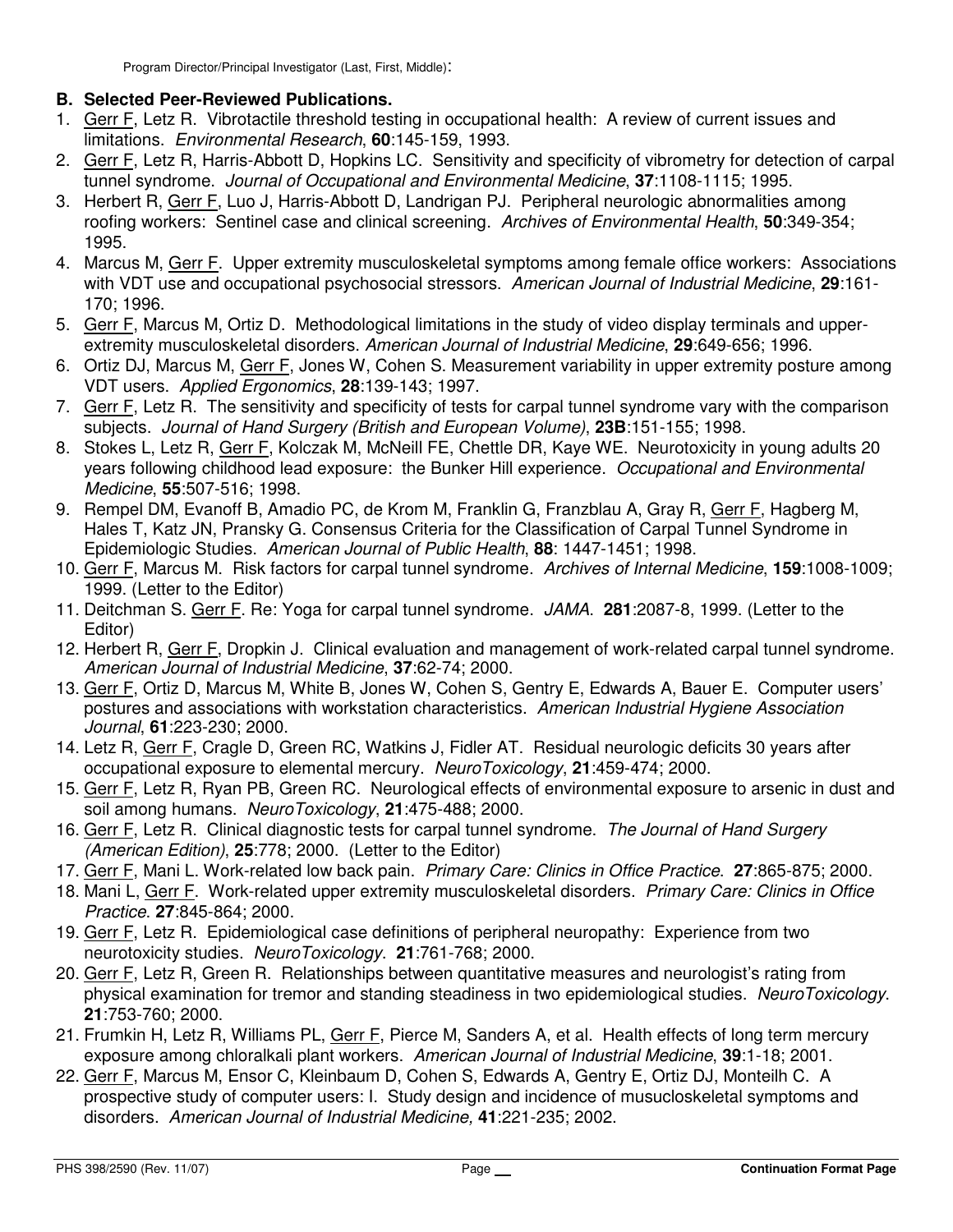- 23. Marcus M, Gerr F, Monteilh C, Ortiz DJ, Gentry E, Cohen S, Edwards A, Ensor C, Kleinbaum D. A prospective study of computer users: II. Postural risk factors for musculoskeletal symptoms and disorders. American Journal of Industrial Medicine, **41**:236-239; 2002.
- 24. Gerr F, Marcus M, Monteilh C. Aerobic exercise, median nerve conduction, and the reporting of study results [letter to the Editor]. Journal of Occupational and Environmental Medicine, **44**:303; 2002.
- 25. Gerr F, Letz R, Stokes L, Chettle D, McNeill F, Kaye W. Associations between bone lead concentration and blood pressure in young adults. American Journal of Industrial Medicine, **42**:98-106; 2002.
- 26. de la Paz MP, Philen RM, Gerr F, Letz R, Arroyo MJF, Vela L, Izquierdo M, Arribas CM, Borda IA, Ramos A, Mora C, Matesanz G, Roldán MT, and Pareja J. 2003. Neurological Outcomes of Toxic Oil Syndrome Patients Eighteen Years after the Epidemic. Environ Health Perspectives, **111**:1326-34; 2003.
- 27. Gerr F, Marcus M, Monteilh C. Epidemiology of musculoskeletal disorders among computer users: Lessons learned from the role of posture and keyboard use. Journal of Electromyography and Kinesiology. **14**:25-31; 2004.
- 28. .Gerr F, Zwerling C. Point of View. Spine. **29**:77; 2004.
- 29. Gerr F, Marcus M, Monteilh C, Hannan L, Ortiz D, Kleinbaum D. A randomized controlled trial of postural interventions for prevention of musculoskeletal symptoms among computer users. Occupational & Environmental Medicine. **62**:478-487; 2005.
- 30. Anton D, Rosecrance JC, Gerr F, Merlino LA, Cook T. Effect of concrete block weight and wall height on electromyographic activity and heart rate of masons. Ergonomics. **48**:1314-1330; 2005.
- 31. Hannan L, Monteilh C, Gerr F, Kleinbaum D, Marcus M. Job strain and risk of musculoskeletal symptoms among a prospective cohort of occupational computer users. Scand J Work Environment and Health. **31**:375-386; 2005.
- 32. Brewer S, Van Erg D, Amick BC, Irvin E, Daum K, Gerr F, Moore JS, Cullen K, Rempel D. Workplace Interventions to Prevent Musculoskeletal and Visual Symptoms and Disorders among Computer Users: A Systematic Review. Journal of Occupational Rehabilitation. **16**:325-358; 2006.
- 33. Gerr F, Monteilh C, Marcus M. Keyboard use and musculoskeletal outcomes among computer users. Journal of Occupational Rehabilitation. **16**:265-278; 2006.
- 34. Anton D, Rosecrance J, Gerr F, Reynolds J, Meyers A, Cook TM. Effect of aviation snip design and task height on upper extremity muscular activity and wrist posture. Occupational & Environmental Hygiene. **4**:99-113; 2007.
- 35. Fethke N, Anton D, Cavenaugh J, Gerr F, Cook TM. Bootstrap Exploration of the Duration of Surface Electromyography Sampling in Relation to the Precision of Exposure Estimation. Scandinavian Journal of Work, Environment and Health. **33**:358-67; 2007.
- 36. Garg A, Gerr F, Katz JN, Marras W, Silverstein B. Low back pain and the workplace. JAMA. **298**:403-404, 2007.
- 37. Gerr F. Surveillance of work-related musculoskeletal disorders. Occupational & Environmental Medicine. **65**:298-299; 2008
- 38. Nonnenmann MW, Anton D, Gerr F, Merlino L, Donham K. Musculoskeletal symptoms of the neck and upper extremities among Iowa dairy farmers. American Journal of Industrial Medicine. **51**:443-451; 2008.
- 39. Rempel D, Gerr F. Intensive keyboard use and carpal tunnel syndrome: comment on the article by Atroshi et al. Arthritis Rheum. **58**:1882-3; 2008.
- 40. Gerr F, Marcus M Yes, the "one-handed" scientist lacks rigor--why investigators should not use causal language when interpreting the results of a single study. American Journal of Industrial Medicine. **51**:795-6; 2008.
- 41. Dartt A, Rosecrance J, Gerr F, Chen P, Anton D, Merlino L. Reliability of Assessing Upper Limb Postures among Workers Performing Manufacturing Tasks. Applied Ergonomics, in press, 2008.

## **Research Support**

**ONGOING** U19 OH008868-03 (Merchant) 09/01/06-08/31/11 USDHHS/CDC Healthier Workforce Center for Excellence